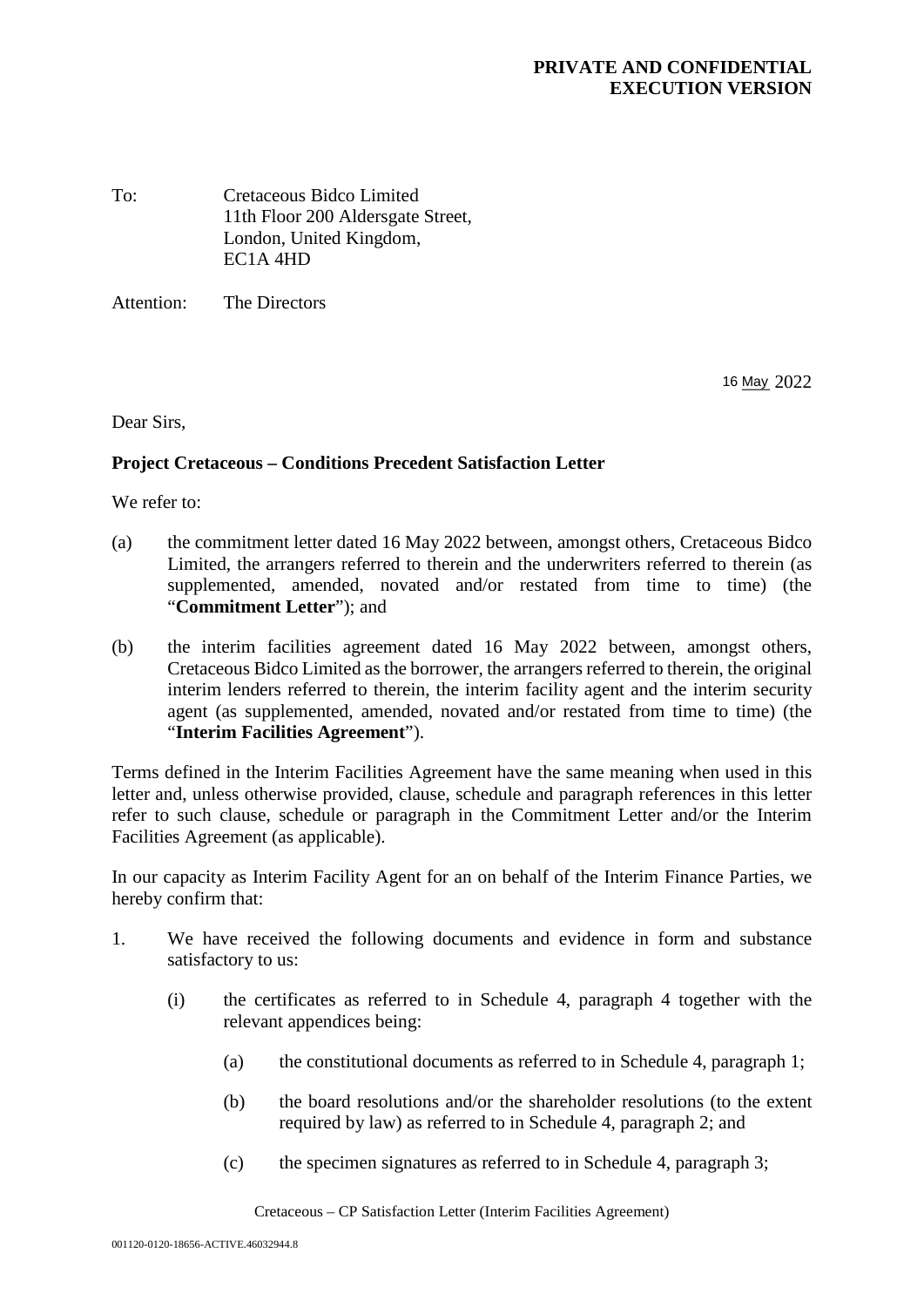- (ii) the legal opinions as referred to in Schedule 4, paragraph 5; and
- (iii) the Interim Facilities Agreement, the Fee Letter, the Security Documents and Reports Proceeds Letter as referred to in Schedule 4, paragraph 6;
- (iv) the final draft Announcement as referred to in Schedule 4, paragraph 7;
- (v) the due diligence reports as referred to in Schedule 4, paragraph 8 with customary reliance letters where available;
- (vi) the structure chart as referred to in Schedule 4, paragraph 10;
- (vii) the PSC Register as referred to in Schedule 4, paragraph 11;
- (viii) the financial model relating to the Group as referred to in Schedule 4, paragraph 12; and
- (ix) the "know your client" information and evidence as referred to in Schedule 4, paragraph 13.

Therefore the conditions precedent referred to in Schedule 4, paragraphs 1, 2, 3, 4, 5, 6, 7, 8, 10, 11, 12, and 13 have been irrevocably satisfied for all purposes under the Interim Facilities Agreement.

- 2. The certificate as referred to in paragraph (a)(ii) of Clause 3 (the "**Certificate**") is in agreed form between us. On receipt by us of an executed copy of the Certificate, the condition precedent referred to in paragraph (a)(ii) of Clause 3 will have been irrevocably satisfied for all purposes under the Interim Facilities Agreement.
- 3. On receipt by us of a copy of the Tax Structure Memorandum (provided that it will be in form and substance satisfactory to the Interim Facility Agent if in all material respects in the form of the draft most recently delivered to the Arrangers (which we hereby confirm is in form and substance satisfactory to the Interim Facility Agent)) the condition precedent referred to in Schedule 4, paragraph 9 will be irrevocably satisfied for all purposes under the Interim Facilities Agreement.
- 4. The documents and other evidence referred to in paragraphs 1(iv), 1(v) (other than the reliance letters),  $1(vi)$ ,  $1(vii)$ ,  $1(viii)$ ,  $1(ix)$ ,  $2$  and  $3$  above will irrevocably satisfy the corresponding conditions precedent under the Bridge Facility Agreement (as defined in the Commitment Letter).
- 5. On receipt by us or our successor of a copy of the reliance letters to be provided as conditions precedent under the Bridge Facility Agreement (as defined in the Commitment Letter) which are substantially in the form of the reliance letters referred to in paragraph 1(v) above, other than updates to refer to the Bridge Facility Agreement and related consequential changes, such conditions precedent will be irrevocably satisfied for all purposes under the Bridge Facility Agreement (as defined in the Commitment Letter).
- 6. This letter and all non-contractual obligations arising out of or in connection with it shall be governed by and construed in accordance with the laws of England.